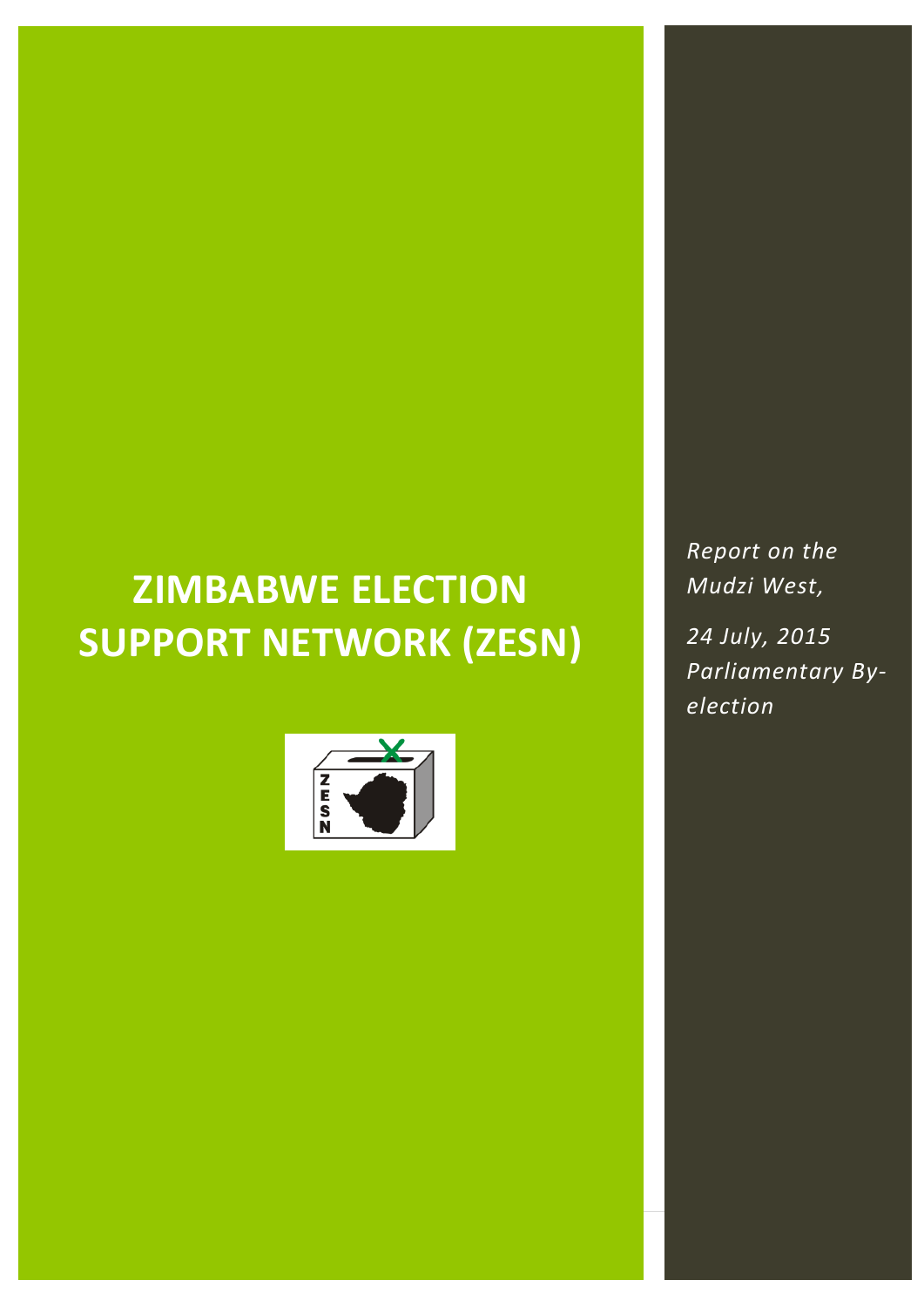# **TABLE OF CONTENTS**

| 1.   |  |  |
|------|--|--|
| 2.   |  |  |
| 3.   |  |  |
| 4.   |  |  |
| 4.1. |  |  |
| 4.2. |  |  |
| 5.   |  |  |
| 5.1. |  |  |
| 5.2. |  |  |
| 6.   |  |  |
| 6.1. |  |  |
| 6.2. |  |  |
| 7.   |  |  |
| 8.   |  |  |
| 8.1. |  |  |
| 9.   |  |  |
| 10.  |  |  |
| 11.  |  |  |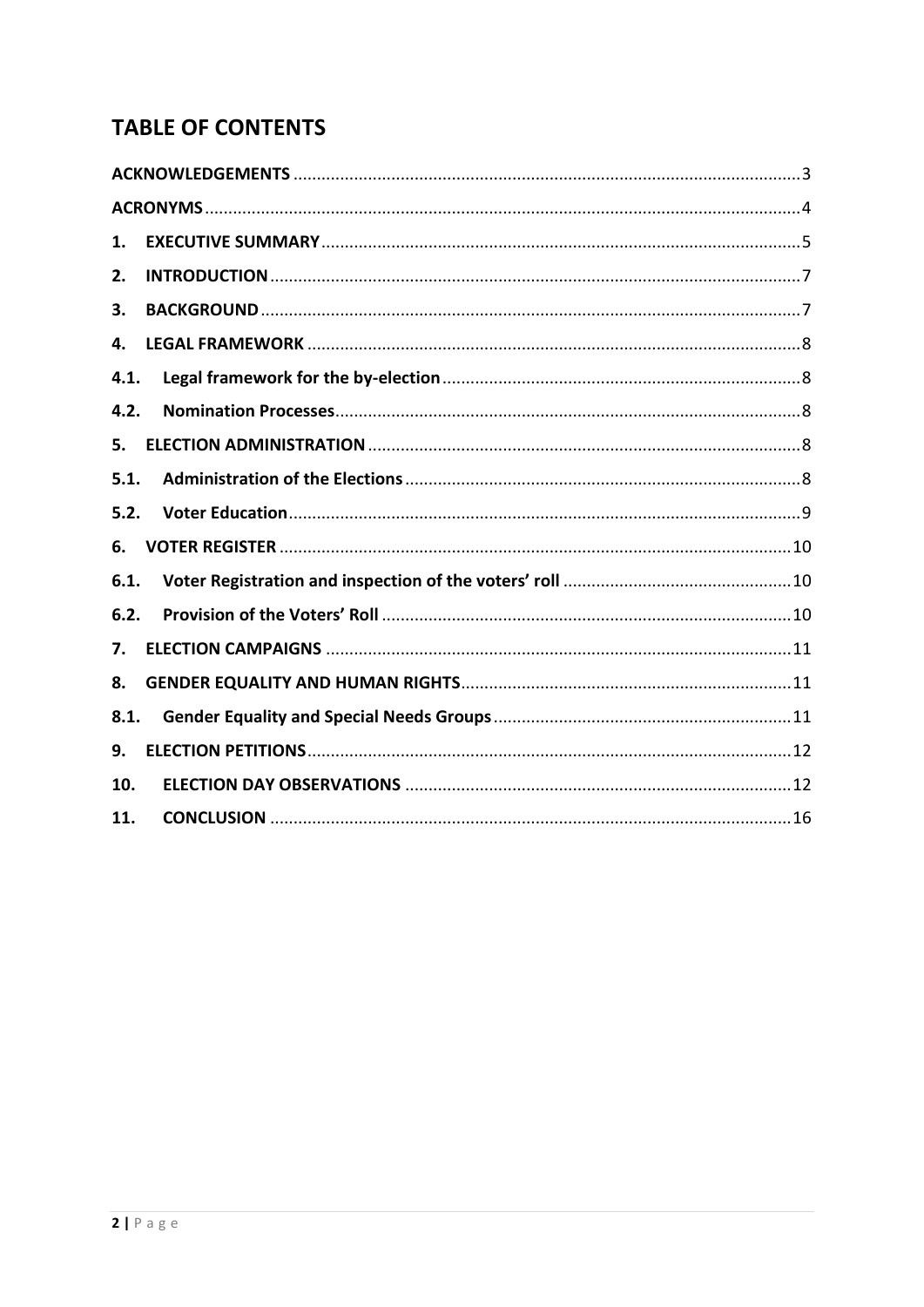#### <span id="page-2-0"></span>**ACKNOWLEDGEMENTS**

The Zimbabwe Election Support Network (ZESN) is grateful to its member organisations and volunteers who made observation of the Mudzi West by-election possible. This includes ZESN members who assisted in recruitment and pre-planning processes. Without their support, the election observation mission would not have succeeded.

ZESN is indebted to volunteers who observed electoral processes, voter registration and election-day processes, dedicating considerable time and effort. ZESN observers objectively reported on the processes.

ZESN commends the Zimbabwe Electoral Commission (ZEC) whose cooperation is indispensable to our successful election observation. The professional conduct of their polling officers is commendable.

ZESN also applauds citizens of Zimbabwe for voting in a peaceful environment during this byelection.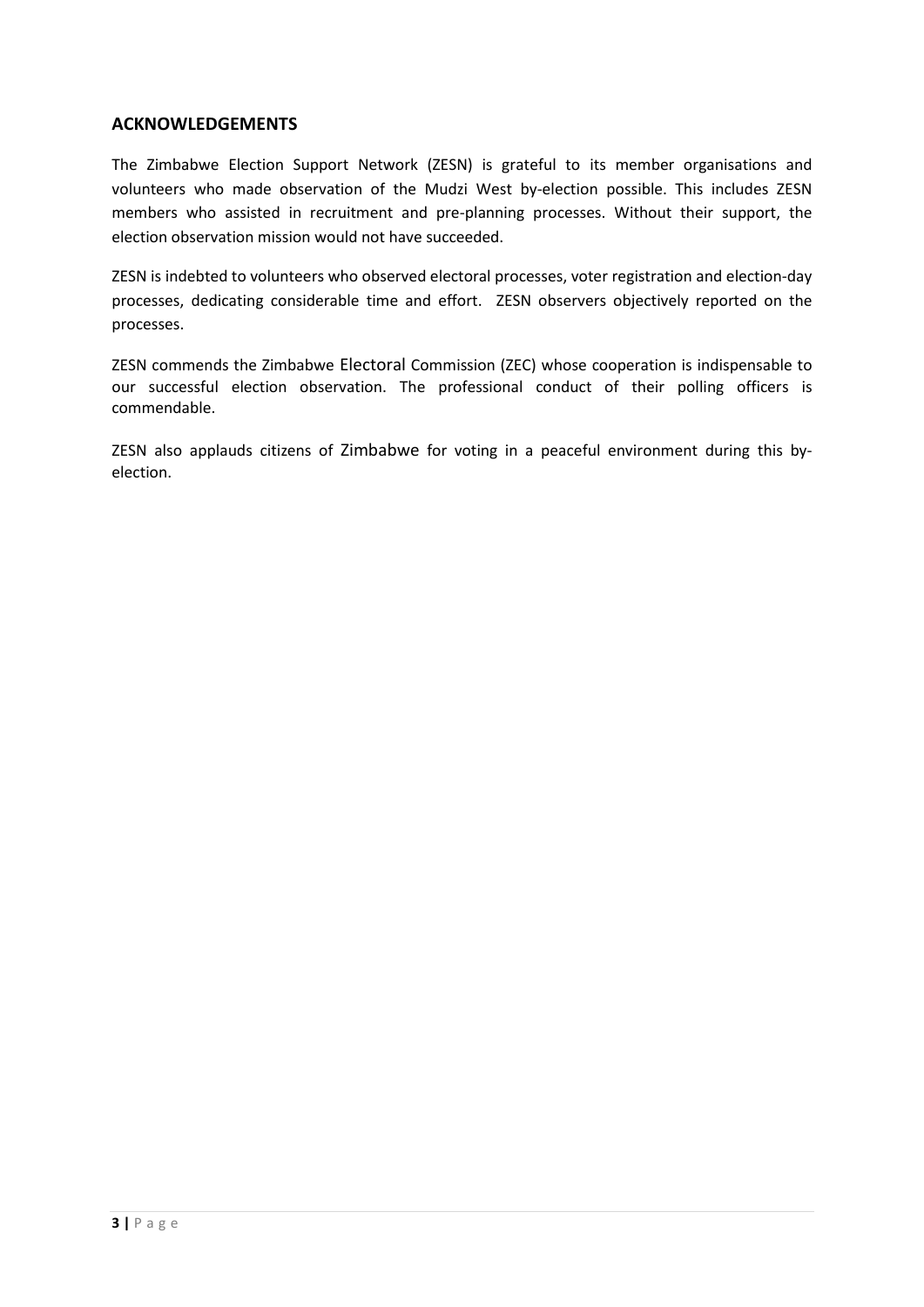#### <span id="page-3-0"></span>**ACRONYMS**

- ACHPR African Charter on Human and Peoples' Rights
- AU African Union
- GNDEM The Global Network of Domestic Election Monitors
- ICCPR International Covenant on Civil and Political Rights
- JSC Judicial Services Commission
- MDC-T Movement for Democratic Change -Tsvangirai
- MMPZ Media Monitoring Project of Zimbabwe
- MPLCs Multi Party Liaison Committees
- NCA National Constitutional Assembly
- UDHR Universal Declaration of Human Rights
- ZANU-PF Zimbabwe African National Union-Patriotic Front
- ZEC Zimbabwe Electoral Commission
- ZESN Zimbabwe Election Support Network
- ZHRC Zimbabwe Human Rights Commission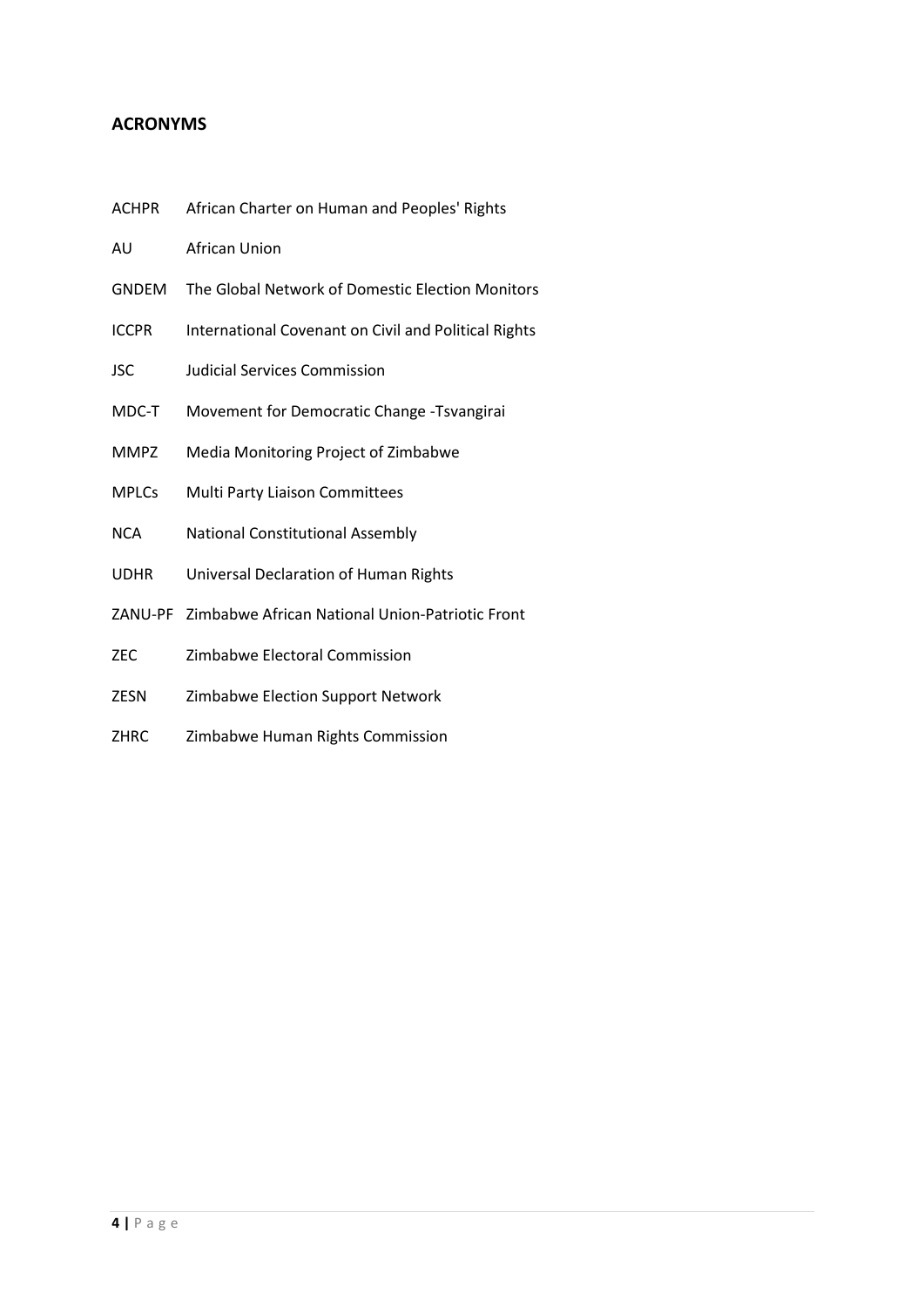#### <span id="page-4-0"></span>**1. EXECUTIVE SUMMARY**

On 24 July 2015, the Zimbabwe Electoral Commission (ZEC) conducted a National Assembly by-election in Mudzi West. The by-election was necessitated by the death of the ZANU-PF incumbent, Aqualinah Katsande, on 28th March, 2015.

Following the invitation by ZEC, the Zimbabwe Election Support Network (ZESN) deployed 11 short term observers for the by-election comprising static observers based at some of the ward and constituency collation centres. In addition, two teams of mobile observers were deployed.

Zimbabwe's electoral legal framework generally provides a basis for the conduct of credible elections. This is also in line with the country's regional and international commitments. Notwithstanding this, there remains a need for electoral and political reforms as the prevailing polarised political environment and a culture of intimidation and threats have a negative impact on the professional conduct and management of elections by electoral and related state institutions. In addition, a piecemeal approach to electoral reform persists and alignment of electoral laws to the Constitution remains incomplete.

The pre-electoral environment was largely peaceful unlike that which prevailed before the 16 by-elections that were held on June 10, 2015, which were marred by reports of widespread voter intimidation, actions that constituted vote buying, abuse of state resources and traditional leaders. ZESN observers and interlocutors who ZESN interviewed in the period leading to the Mudzi West by-election attributed the relatively peaceful environment to the absence of genuine political contest.

ZESN continues to be concerned by the unusually high number of people that request assistance when intending to cast their vote. ZESN urges the Commission to develop inexpensive mechanisms to document the literacy levels of voters when voters present themselves for registration at voter registration centres. This will enable the Commission to gather the required statistics which can help develop voter education material that meets the unique needs of this category of voters. Consequently, the number of assisted voters will be reduced and the provision for assisted voters will hopefully be insulated from abuse.

In polling stations where ZESN observers were deployed, opening and setup procedures were successfully completed on time. Observers reported that all polling stations had all the required voting materials such as ballot boxes, ballot papers, ZEC official stamp, indelible ink and the voters' roll at the time of opening. All polling stations covered by ZESN observers had adequate polling personnel with an average of six per polling station. ZESN observer reports show that the process was generally peaceful and smooth with no major incidents reported.

At all polling stations where ZESN observed closing of polls and counting, the processes took place according to procedures and results were displayed outside the polling stations. At all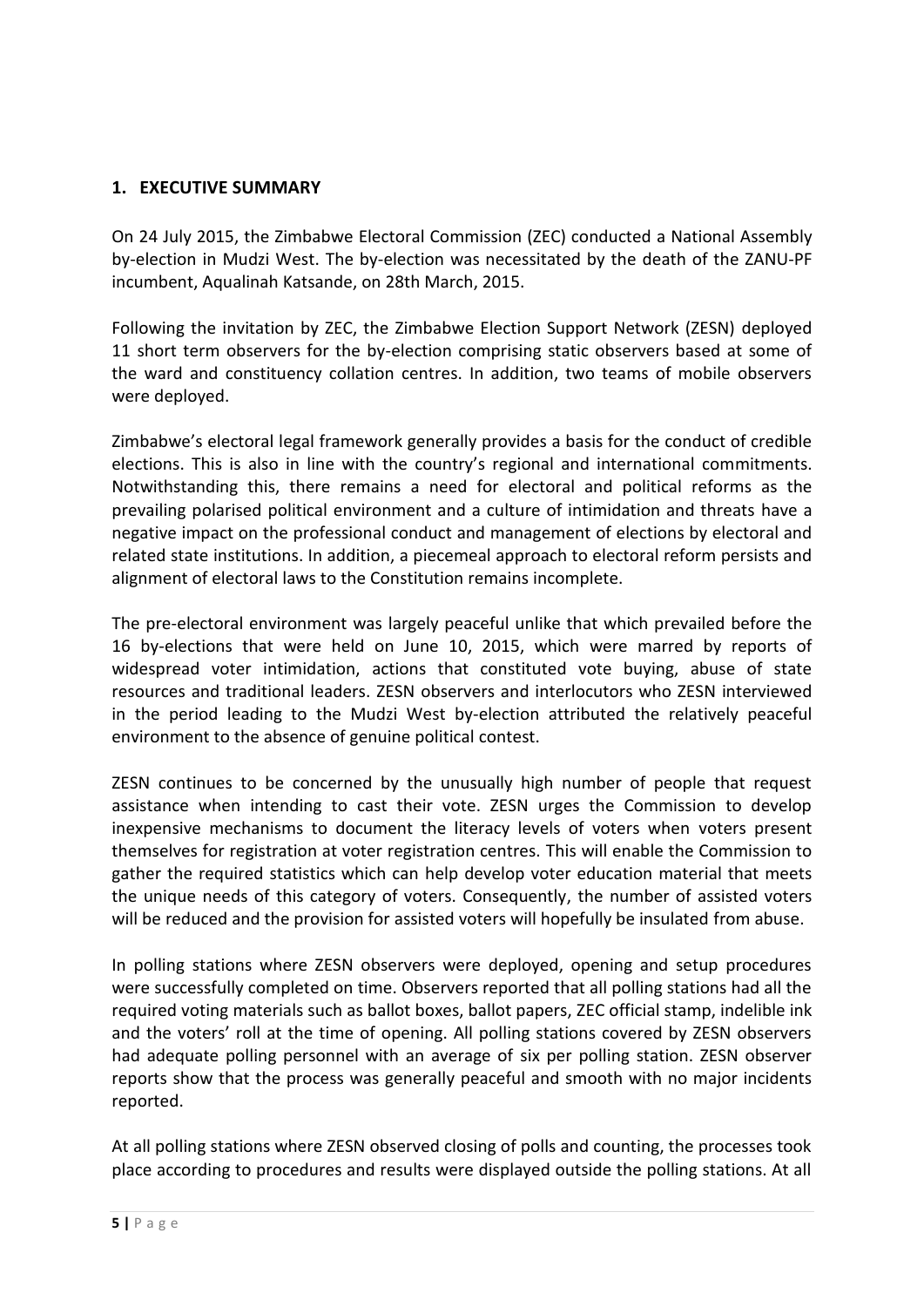the ward collation centres and the constituency collation centre where ZESN observed, all party agents signed the V11 form thus agreeing that the process had been conducted well.

In addition to the observations above, ZESN further notes that there have been significant changes in the demographics of all the constituencies in Zimbabwe, since the last delimitation exercise was conducted in 2007. ZESN has previously made a comparison of Dangamvura/Chikanga and Highfield West constituencies to illustrate these changes. The comparison provides an example of constituencies that now have discrepancies between voting populations of up to 57%. The Constitution in section 161 envisaged that these discrepancies, at the completion of boundary delimitation, would not exceed 20%. Because of the changes in demographics Zimbabwe now has some constituencies that either have 20% more or 20% less registered voters when compared with other constituencies. The need for boundary delimitation cannot be over–emphasised as this exercise will restore equality of voting strengths in all constituencies.

ZESN therefore makes the following recommendations in order to improve future electoral processes:

- i. The Executive should demonstrate political will to fully align electoral laws to the Constitution by supporting a comprehensive review of the electoral law. This will address existing gaps in voter education constraints, voter registration, electoral court shortcomings and the right to vote for all Zimbabweans. There is need for holistic, and comprehensive, electoral legislation rather than piecemeal reforms.
- ii. ZEC capacity and independence: Government needs to avail adequate resources for electoral processes so as to enable ZEC to prepare and carry out its mandate effectively. There is also need to professionalise and capacitate ZEC Secretariat. ZEC should report directly to Parliament on its election management processes. The Electoral law should empower ZEC to make additional regulations that enhance election transparency without reference to or approval of the Minister of Justice, Legal and Parliamentary Affairs. In addition, there is need to regularise the potential conflict of interest that may arise if the Chairperson of ZEC remains the Secretary of the Judicial Services Commission.
- iii. There is need for effective stakeholder engagement on the voter registration methodology and resourcing of the process that ZEC will use for 2018 elections. There is also need for independent and ZEC sponsored audits of the voter's roll so as to determine the extent to which the current voters roll adhere to established principles.
- iv. There is need for ZEC to provide disaggregated statistics of the assisted voters. Such statistics will support the work of organisations advocating for the rights of the disabled and those seeking to support ZEC formulate more responsive and targeted voter education initiatives.
- v. Contesting political parties must ensure comprehensive deployment of political party agents to ensure informed advocacy interventions for electoral reforms.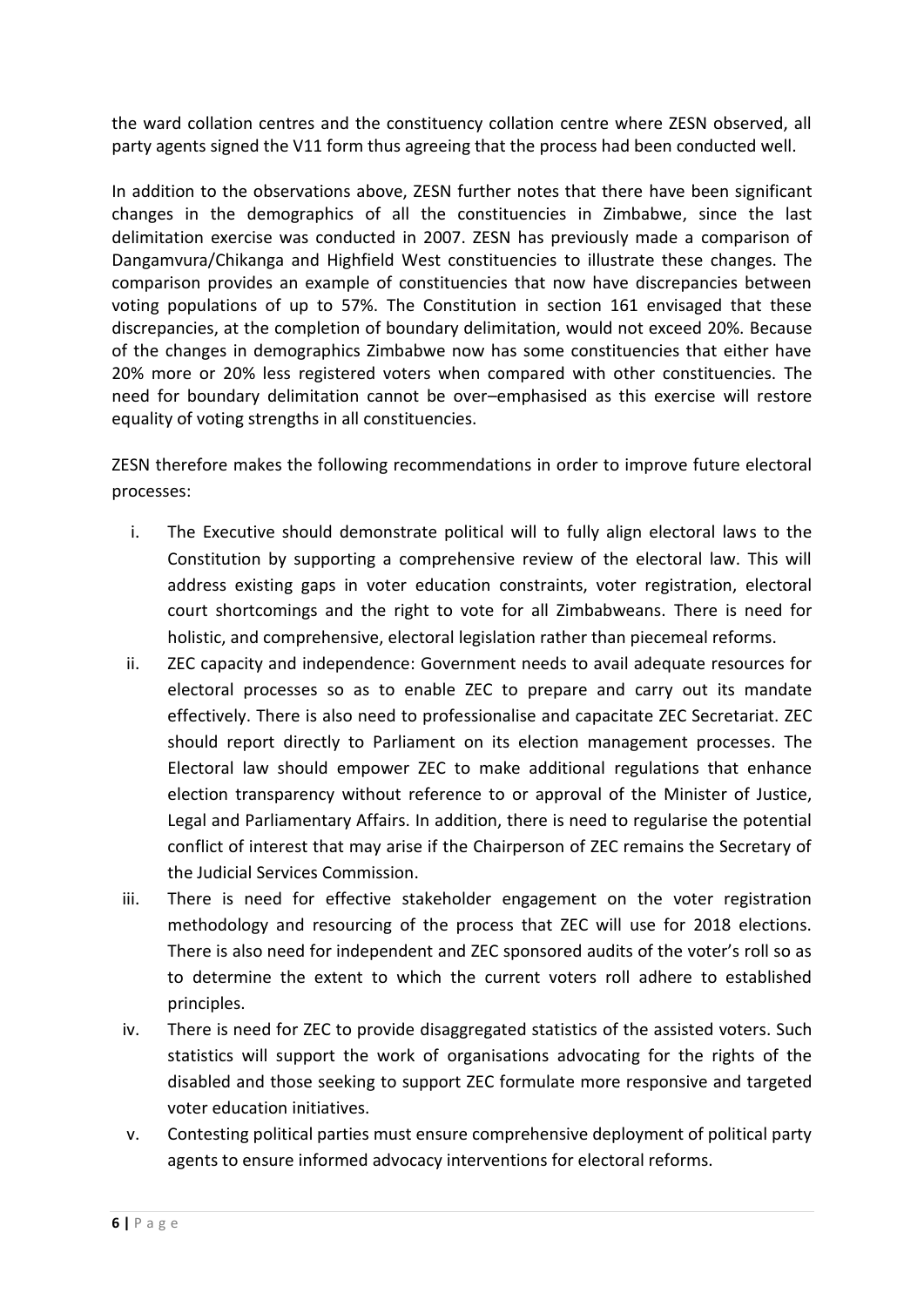vi. There is need to revisit the issue of boundary delimitation as demographics have changed significantly since 2007 when the last delimitation exercise was conducted.

The recommendations above can only be fulfilled if and when there is adequate political will and commitment by political actors in Government.

# <span id="page-6-0"></span>**2. INTRODUCTION**

The Zimbabwe Election Support Network (ZESN) was formed in 2000 and is a coalition of 31 non-governmental organisations. The major focus of the Network is to promote democratic processes in general and free and fair elections in particular. ZESN is the secretariat of the Southern Africa Development Community Election Support Network (SADC-ESN) and is a member of The Global Network of Domestic Election Monitors (GNDEM).

Following the invitation by the Zimbabwe Electoral Commission (ZEC), ZESN deployed observers to Mudzi West, July 24, 2015 National Assembly by-election.

ZESN relied on reports from its field officers who observed the pre-electoral period and 11 observers who observed the Election Day processes.

ZESN is non-partisan and independent in its approach to election observation. ZESN election observation missions are guided by the Constitution of Zimbabwe, Electoral Laws of the Country and a number of regional and international standards, conventions and declarations which Zimbabwe is signatory to, such as the SADC Principles and Guidelines Governing Democratic Elections, the African Charter on Human and Peoples' Rights (ACHPR), the International Covenant on Civil and Political Rights (ICCPR) and the Universal Declaration of Human Rights (UDHR).

ZESN is also guided by the GNDEM's Declaration of Global Principles for Nonpartisan Election Observation and Monitoring by Citizen Organizations, Code of Conduct for Nonpartisan Citizen Election Observers.

#### <span id="page-6-1"></span>**3. BACKGROUND**

The President called a by-election to fill the National Assembly Constituency vacancy in Mudzi West, following the death on 28th March of the ZANU-PF incumbent, Aqualinah Katsande. Statutory Instrument 57/2015 proclaimed 24 July, 2015 as the date for this byelection.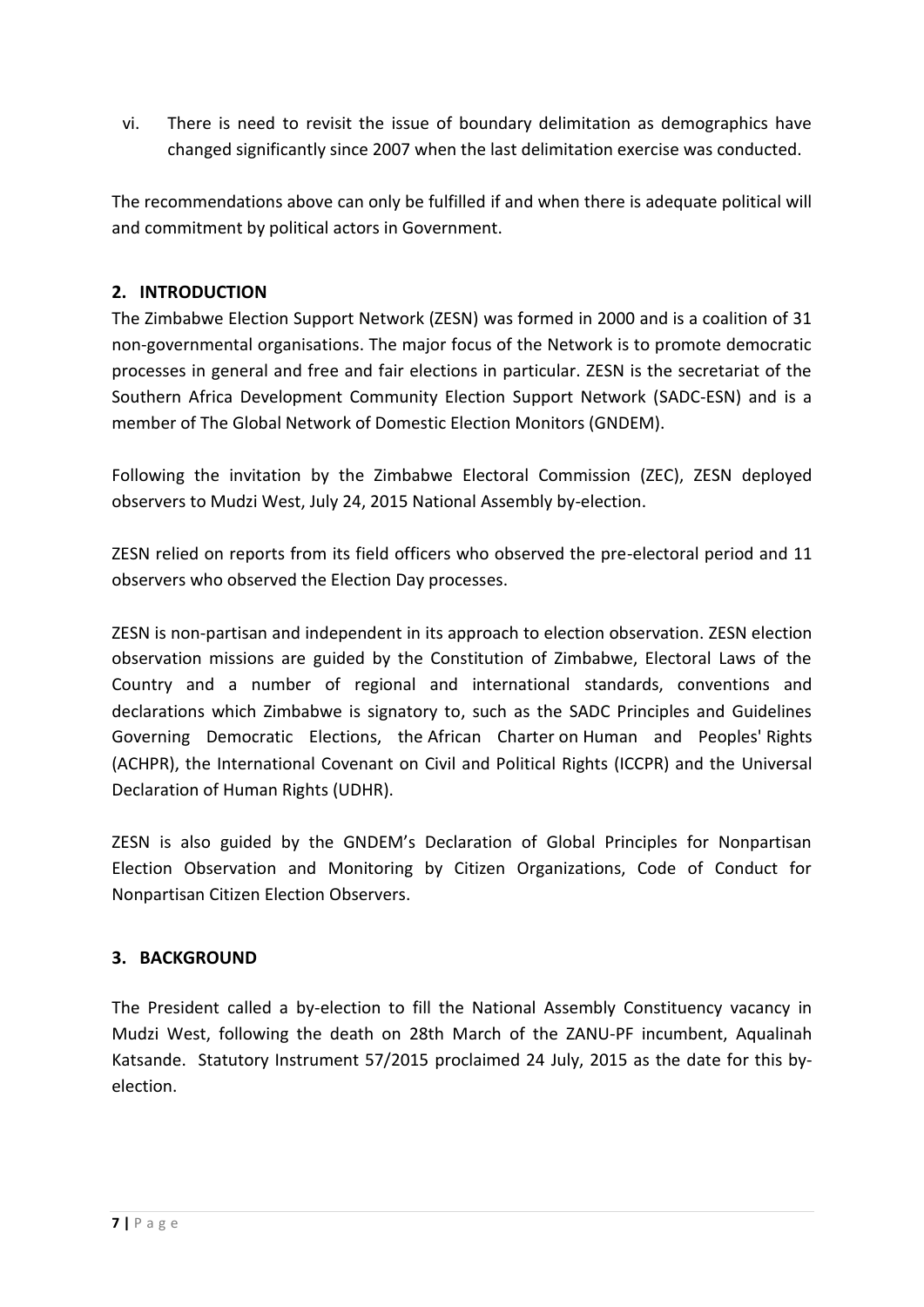This by-election brings the total number of National Assembly by-elections held this year to 20. Three additional by-elections are scheduled to be held in Marondera Central, Epworth and Mbire Constituencies on 19 September 2015 as proclaimed by the President.

# <span id="page-7-1"></span><span id="page-7-0"></span>**4. LEGAL FRAMEWORK**

# **4.1. Legal framework for the by-election**

The Constitution, Electoral Act, Statutory Instruments and Regulations form part of the Legal framework governing the conduct of by-elections in Zimbabwe.

The Legal framework requires that set polling dates comply with both section 158(3) and 159 of the Constitution, and section 39 of the Electoral Act, both of which require voting in a by-election to be completed within 90 days of the vacancy occurring. The Mudzi West byelection was therefore held within a timeframe set by the Constitution.

# <span id="page-7-2"></span>**4.2. Nomination Processes**

The nomination processes for this by-election were held in accordance with the provisions of the Electoral Act.

In terms of Section 47 (17) (c) of the Electoral Act, if at the close of nomination court, more than one person has been duly nominated for an election for a constituency, a poll shall take place in accordance with this Part and Part XIII<sup>1</sup> of the Electoral Act. Accordingly, the Nomination Court for the Mudzi West by-election was held on 21 May 2015, at the Marondera Magistrate Court. At the close of the nomination courts two candidates had successfully filed their nomination papers, namely Magna Mudyiwa of the Zimbabwe African National Union-Patriotic (ZANU-PF) and George Kawadza of the National Constitutional Assembly (NCA).

# <span id="page-7-4"></span><span id="page-7-3"></span>**5. ELECTION ADMINISTRATION**

# **5.1. Administration of the Elections**

Section 239 of the Constitution gives the Zimbabwe Electoral Commission, the mandate to conduct and supervise elections and election related activities. However, the capacity to deliver this mandate is negatively affected by the inability of Government to avail adequate resources timeously.

Despite the perennial funding challenges that ZEC faces the commission continues to make commendable efforts to enfranchise voters. ZEC largely completed administrative and logistical preparations on time for the election; in particular, distribution of election material to polling stations was on schedule.

 $\overline{a}$ 

 $1$  Part XIII refers to preparation for and voting at poll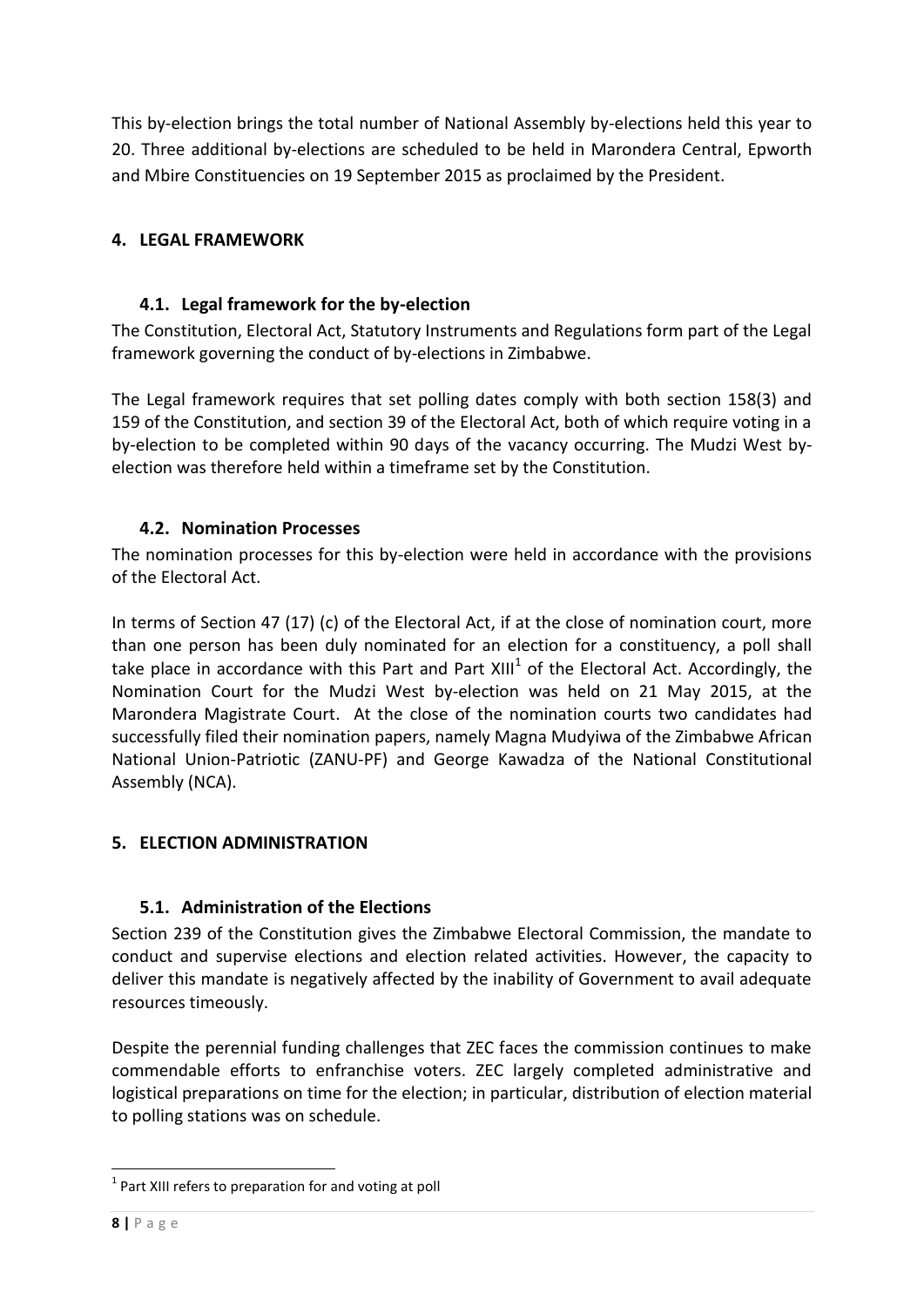#### **5.2. Voter Education**

<span id="page-8-0"></span>In every election, voter and civic education are necessary to ensure that all constituents men and women alike—understand their rights, political systems, contesting parties' messages, and how and where to vote. For an election to be successful and democratic, voters must understand their rights and responsibilities, and must be sufficiently knowledgeable and well informed to cast ballots that are legally valid and to participate meaningfully in the voting process. $2$ 

Voter education is a resource intense exercise that ZEC has been unable to effectively deliver, and on a continuous basis, largely due to funding constraints. Section 239 of the Constitution gives ZEC the mandate of conducting and supervising voter education. Part IXA of the Electoral Act (sections 40A to 40F) goes further to give ZEC a virtual monopoly over the provision of voter education and imposes several additional restrictions on its provision by other entities such as Civil Society Organisations (CSOs) who can only engage in voter education at the invitation of the Commission. CSOs are required to print and use information that is provided for by the Commission in the form of flyers and posters. Organisations invited by ZEC to conduct voter education were required to provide four voter educators per ward. The methodology used is mainly door to door, distribution of materials and addressing community gatherings. Political parties on the other hand are permitted to provide voter education but are, however, constrained by lack of financial resources and technical capacity to deliver voter education.

ZESN recommends that the Commission engages stakeholders in the formulation of innovative voter education programmes that can leverage on the limited funding that both the Commission and electoral stakeholders have access to. Voter education content and messaging should be broadened and not just focus on the mechanics of voting but should be about enhancing knowledge, changing values, attitudes, behaviours and demystifying and allaying fears associated with elections and voting. The curriculum used for voter education should also be responsive to emerging needs and knowledge gaps such as the legal provisions for assisted voters, and the role of traditional leaders.

ZEC scheduled voter education for pre-polling in Mudzi constituency from 9 – 16 July, 2015, and deployed 40 voter educators (approximately eight voter educators per ward). At the invitation by ZEC, ZESN deployed a mobile team of four voter educators to complement the work of the much larger ZEC team. The ZESN team addressed over 1,500 people throughout the five wards. The ZESN constituency based voter educator was instrumental in securing opportunities for the ZESN team to address various community meetings whose scheduling coincided with the voter education period. The meetings included those organised by community leaders, sports events, and church gatherings. ZESN distributed 7,000 flyers which were translated to English (3,500 copies) and Shona (3,500 copies) to make the information more accessible to the voters. In addition 2,000 posters were strategically placed throughout the constituency.

 $\overline{a}$ 

<sup>&</sup>lt;sup>2</sup> Civic and Voter education[: http://www.un.org/womenwatch/osagi/wps/publication/Chapter5.htm](http://www.un.org/womenwatch/osagi/wps/publication/Chapter5.htm)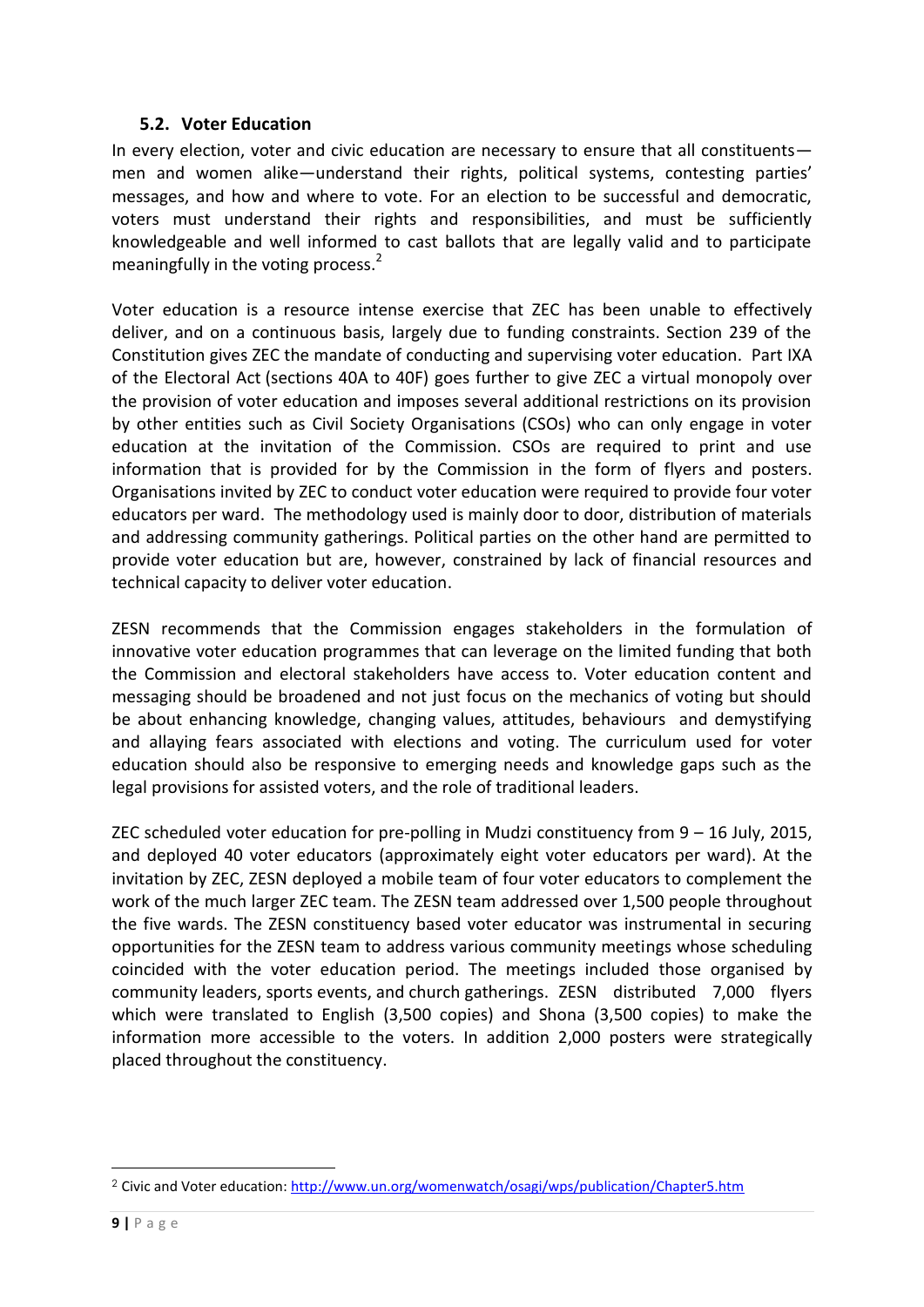# <span id="page-9-1"></span><span id="page-9-0"></span>**6. VOTER REGISTER**

#### **6.1. Voter Registration and inspection of the voters' roll**

Effective voter registration is an important means of ensuring that the right to vote is protected. Voter registration is one means of promoting inclusive voting processes, while at the same time safeguarding against ineligible people.

Section 155 (2) (a) provides for the government to take all measures and ensure that all eligible citizens, that is to say the citizens qualified under the Fourth Schedule<sup>3</sup>, are registered as voters.

ZEC conducted voter registration and voters' roll inspection exercise. This was a special exercise that catered for the Mudzi West by-election only. The dates set for the exercises were in accordance with Section 26A of the Electoral Act which stipulates that the 12<sup>th</sup> day after nomination day is the last day for lodging a claim for registration on or transfer of registration to a voters' roll for the purpose of voting in a pending election. Voters' roll inspection was conducted from 19-23 June 2015, in accordance with the Law. Voters were able to inspect the voters' roll in the 22 inspection centres located throughout the constituencies.

# <span id="page-9-2"></span>**6.2. Provision of the Voters' Roll**

According to Section 21 (1) of the Electoral Act, the Commission shall within a reasonable period of time provide any person who requests it, and who pays the prescribed fee, with a copy of any ward or constituency voters' roll, either in printed or in electronic form as the person may request. The Electoral law also provides for provision of the voters' roll upon payment of a prescribed fee to every party that intends to contest the election, and to any accredited observer who requests it, one copy of every voters' roll to be used in the election, either in printed or in electronic form as the party or observer may request. The provision of the voters' roll to stakeholders has been an issue of contention, raising questions on its integrity and credibility. The 2013 electronic version of the voters' roll has not been given to stakeholders as the Registrar- General's office has been faced with alleged technical problems of replicating the roll. For this by-election, the Commission has made available copies of the constituency rolls to all the contesting candidates. This will go a long way in building confidence and trust in the running and management of elections amongst stakeholder and the ZEC.

However, ZESN remains concerned that the electronic voters' rolls that are given to stakeholders are in a 'non-readable format' making the voters' rolls very difficult to analyse. Consequently political parties are not able to effectively discharge their duty of assisting the Commission in the cleaning up of the voters' roll, by identifying irregularities within the

-

 $3$  The Fourth Schedule of the Constitution contains qualifications and disqualifications for registration as a voter. A person is disqualified on grounds of mental disorder, if they are incapable of managing their own affairs or has been convicted of an electoral offence.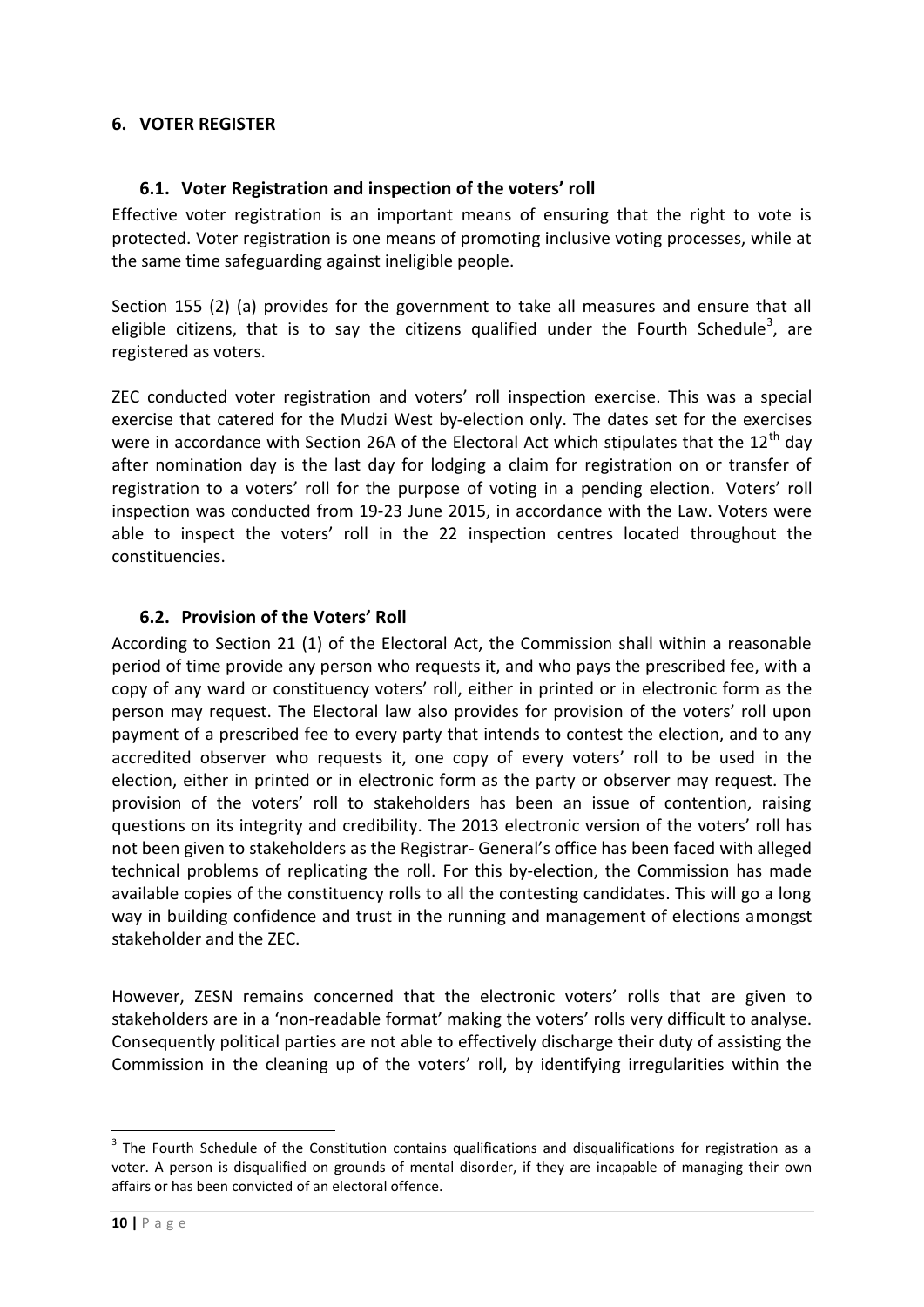existing voters' rolls. ZESN urges the Commission to make available voters' rolls in a format that can be analysed as this facilitates independent audit of the voters' rolls.

# <span id="page-10-0"></span>**7. ELECTION CAMPAIGNS**

ZESN observed that campaigns for the NCA party were significantly affected by limited resources while ZANU-PF campaigns were robust owing to the party and candidates' access to significantly larger amounts of resources. This contributed to the creation of an uneven playing field. Consequently, the by-election was poorly contested. The absence of a genuine contest in this by election is, among other things, evident in the limited coverage by media outlets of electoral processes that led to this by election.

The need to review the current system of regulating party finances cannot be over emphasised. There is need for sustained discussion among electoral stakeholders on the appropriate mechanisms for political party financing that can help new entrants in politics to establish themselves. The new system should require appropriate disclosure, limits on expenditure and effective monitoring of party campaign finance. Democracy only thrives when the playing field, for political actors and political parties, is level and when elections are genuinely contested. Such a discussion is timely and relevant in light of the numerous challenges that independent candidates and smaller political parties continue to face when they try to participate in political processes.

The Constitution and the Political Parties (Finance) Act, as amended, provides for state funding of political parties. The 1997 Amendments to the Act set the threshold of political parties that could receive state funding to political parties that have received 5% of votes cast in the previous general election. Subsequent amendments to the same Act state that by-election results must be used to re-calculate the allocation for the parties. This adjustment should be made annually. Unfortunately votes cast for independent candidates are disregarded.

#### <span id="page-10-2"></span><span id="page-10-1"></span>**8. GENDER EQUALITY AND HUMAN RIGHTS**

#### **8.1. Gender Equality and Special Needs Groups**

Active participation of women, youth, civil society organisations and marginalised groups in the electoral process constitutes a critical element for the strengthening of democracy and human rights in Zimbabwe.

ZESN commends the compilation of data on voters that is disaggregated by age and gender. ZESN, however, recommends that these statistics be shared with relevant stakeholders including political parties and civil society to aid their programming especially in the promotion of people living with disabilities and women's participation in elections. ZESN encourages ZEC to ensure that such data is made available via public platforms such as the ZEC website.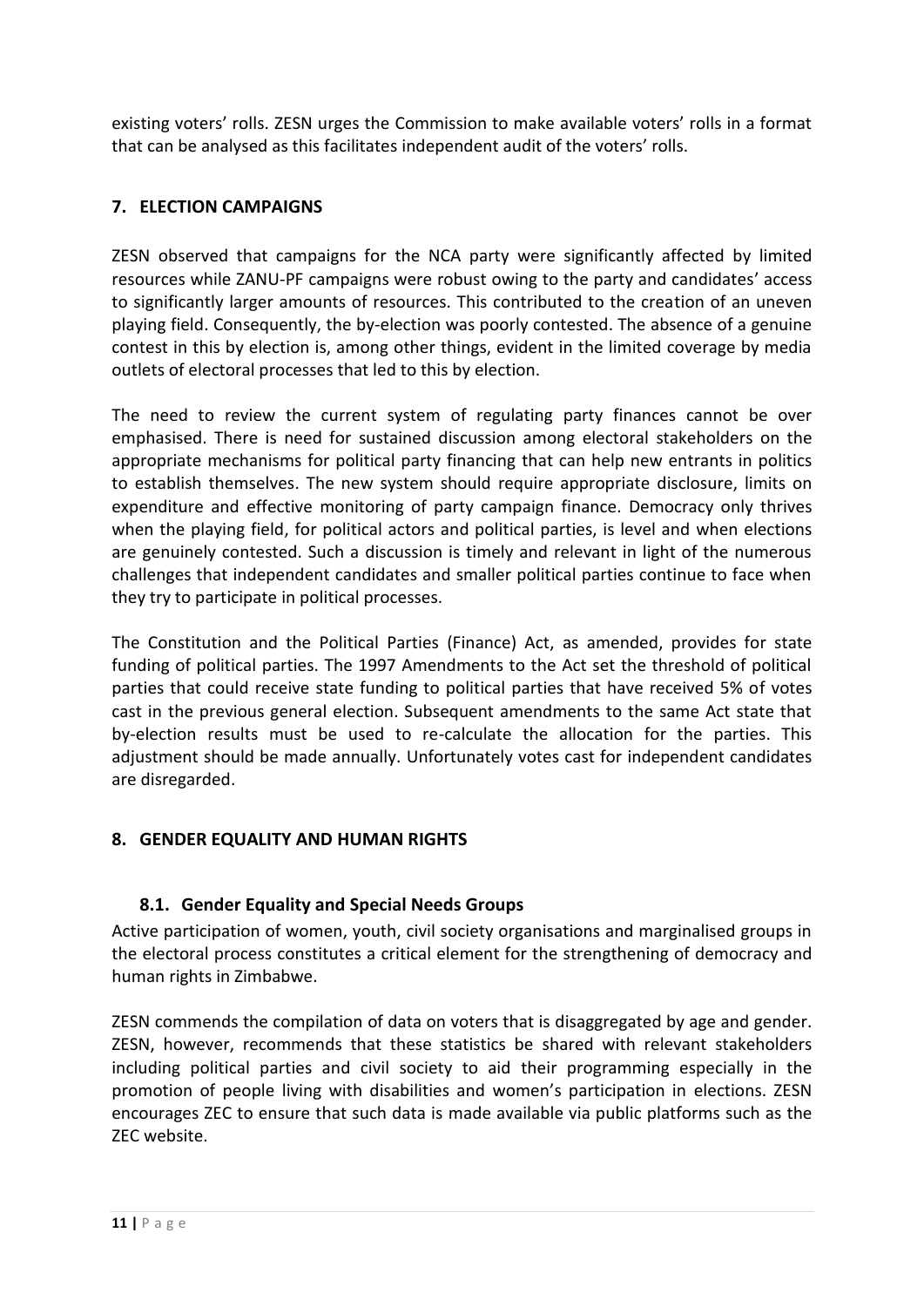ZESN continues to be alarmed by the unusually high number of people that request assistance when intending to cast their vote. ZESN urges the Commission to develop inexpensive mechanisms to document the literacy levels of voters when they register to vote. This will enable the Commission to gather the required statistics which can enable the Commission to develop voter education material that meets the unique needs of this category of voters. Consequently the number of assisted voters will be reduced and the provision for assisted voters will hopefully be insulated from abuse. ZEC should also share the disaggregated statistics of assisted voters to allow for a clear distinction between illiterate voters and visually impaired voters and other categories of special needs groups.

# <span id="page-11-0"></span>**9. ELECTION PETITIONS**

Electoral petitions are part of the electoral justice landscape in Zimbabwe. The Electoral Court was established in terms of Electoral Act Chapter 2:13, 161 (as amended), and has exclusive jurisdiction to hear appeals, applications and petitions in terms of this Act; and to review any decision of ZEC or any other person made or purporting to have been made under this Act. The Court's mandate covers a wide range of potential cases, from voter registration disputes to election petitions by unsuccessful candidates.

The Judicial Service Commission (JSC) in February 2015 announced the appointment of four High Court judges (Justices Chinembiri Bhunu, Tendai Uchena, Andrew Mutema and Martin Makonese) as judges of the Electoral Court. The appointments are for the six-month period 16th February until 15th August 2015. ZESN, however, notes that the Electoral Court Judges have been sitting unconstitutionally because section 183 of the Constitution does not permit the appointment of Judges to sit on more than one court.

In addition, there is need to regularise the potential conflict of interest that may arise if the Chairperson of ZEC remains the Secretary of the Judicial Services Commission.

In Zimbabwe there are a number of institutions that play significant roles in facilitating the effectiveness of our electoral justice system. The institutions include, but are not limited to, ZEC, The Zimbabwe Human Rights Commission (ZHRC), Electoral Courts and the Zimbabwe Republic Police (ZRP). During the Mudzi by-election these institutions played a very minimum role with the exception of the police which provided security for the elections. This can be attributed to the fact that the Mudzi West by-election was poorly contested.

#### <span id="page-11-1"></span>**10. ELECTION DAY OBSERVATIONS**

The Network deployed 11 short term observers for the by-election comprising static observers based at some of the ward and constituency collation centres. In addition, two teams of mobile observers were deployed. ZESN's observation efforts conform to the Electoral Laws of Zimbabwe and the report is informed by ZESN observer's findings.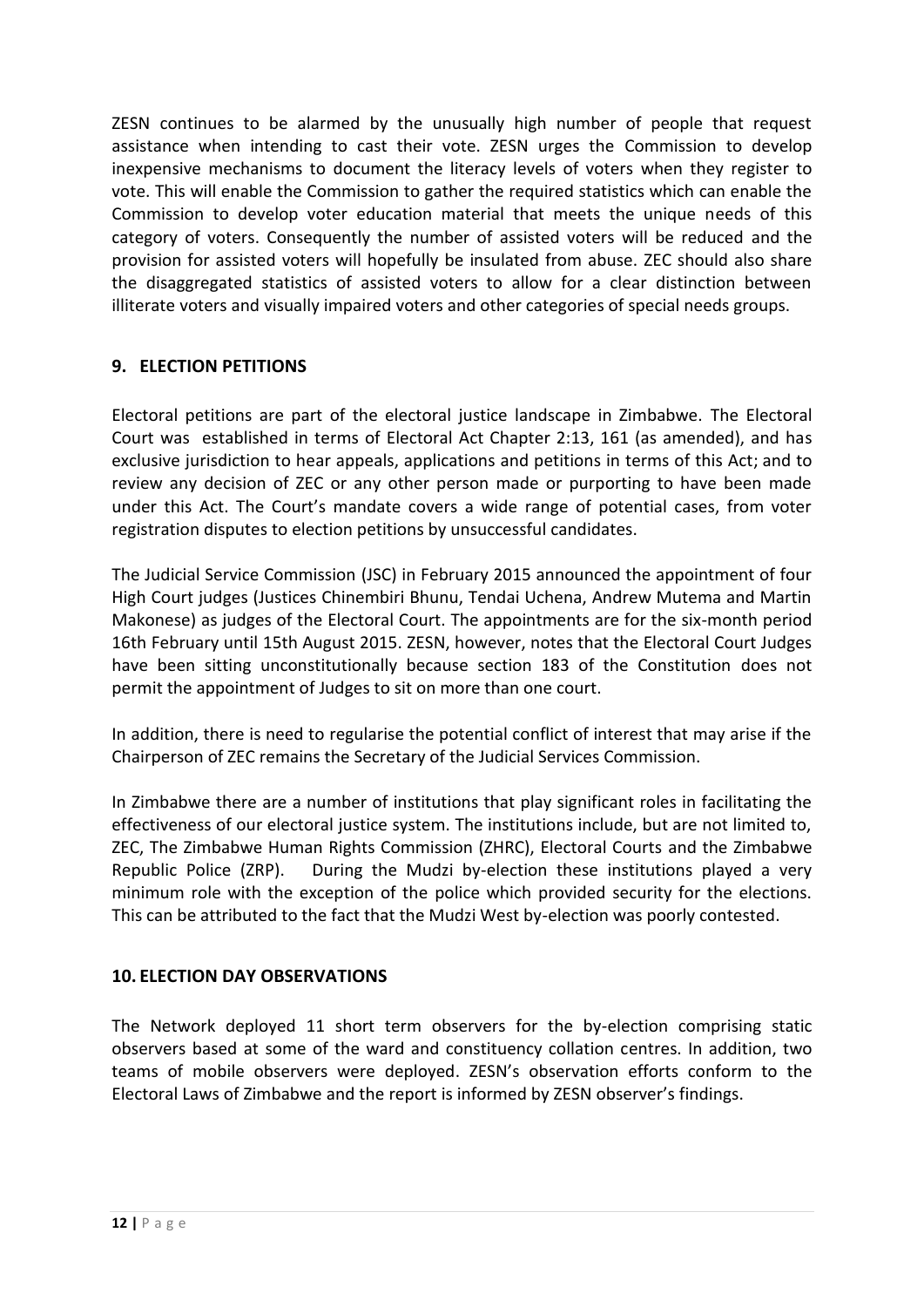#### **Opening and Setup, Voting and Counting Procedures**

In polling stations where ZESN observers were deployed, opening and setup procedures were successfully completed on time. Observers reported that all polling stations had all the required voting materials such as ballot boxes, ballot papers, ZEC official stamp, indelible ink and the voters' roll at the time of opening. All polling stations covered by ZESN observers had adequate polling personnel with an average of six per polling station. ZESN observer reports show that the process was generally, peaceful and smooth with no major incidents reported.

#### **Counting**

At all polling stations where ZESN observed closing of polls and counting, the processes took place according to procedures and results were displayed outside the polling stations. At all the ward collation centres and the constituency collation centre where ZESN observed, all party agents signed the V11 form thus agreeing that the process had been conducted well.

#### **Assisted voters and turned away voters**

ZESN observers indicate that there were significant numbers of assisted voters. By close of polls, ZESN noted that an average of 25 voters were assisted at each polling station visited by mobile observers and the majority of these were illiterate. Disturbing figures were observed at Tsakare Primary School ward four and Chipfuri Primary School ward five where our mobile observers reported that 38 and 52 voters had been assisted by 13:08hrs and 15:42hrs respectively. Furthermore, ZESN noted that some voters were turned away and reasons for this included the fact that some voters presented themselves at polling stations without identity documents while some were bringing the wrong identity documents and others did not appearing on the voters' rolls.

#### **Voter Education**

ZESN noted with concern that a large number of voters continue to be turned away in elections, an issue that could have easily been addressed by a comprehensive voter education programme. This observation is of concern given that voter education for the byelection was conducted. This therefore raises questions on the voter education methodologies employed, the reach and the timeframe allotted to the process.

#### **Political Party Agents**

It is regrettable that at most polling stations where ZESN observed only ZANU-PF had deployed election agents. ZESN notes that the failure by the other contesting candidate to deploy agents is unfortunate given that the presence of election agents is not only crucial in enhancing the transparency of the electoral process but provides candidates with a basis for informed calls for reforms to electoral processes. The role of party agents is provided for in the Electoral Law therefore political parties are encouraged to take full advantage of the provision.

#### **Police presence**

ZESN has repeatedly observed that police officers are actively involved in the election process especially in assisting voters. ZESN reiterates its position on police presence and roles inside the polling stations which goes against international best norms and standards. ZESN calls for the role of the police to be limited to maintaining law and order.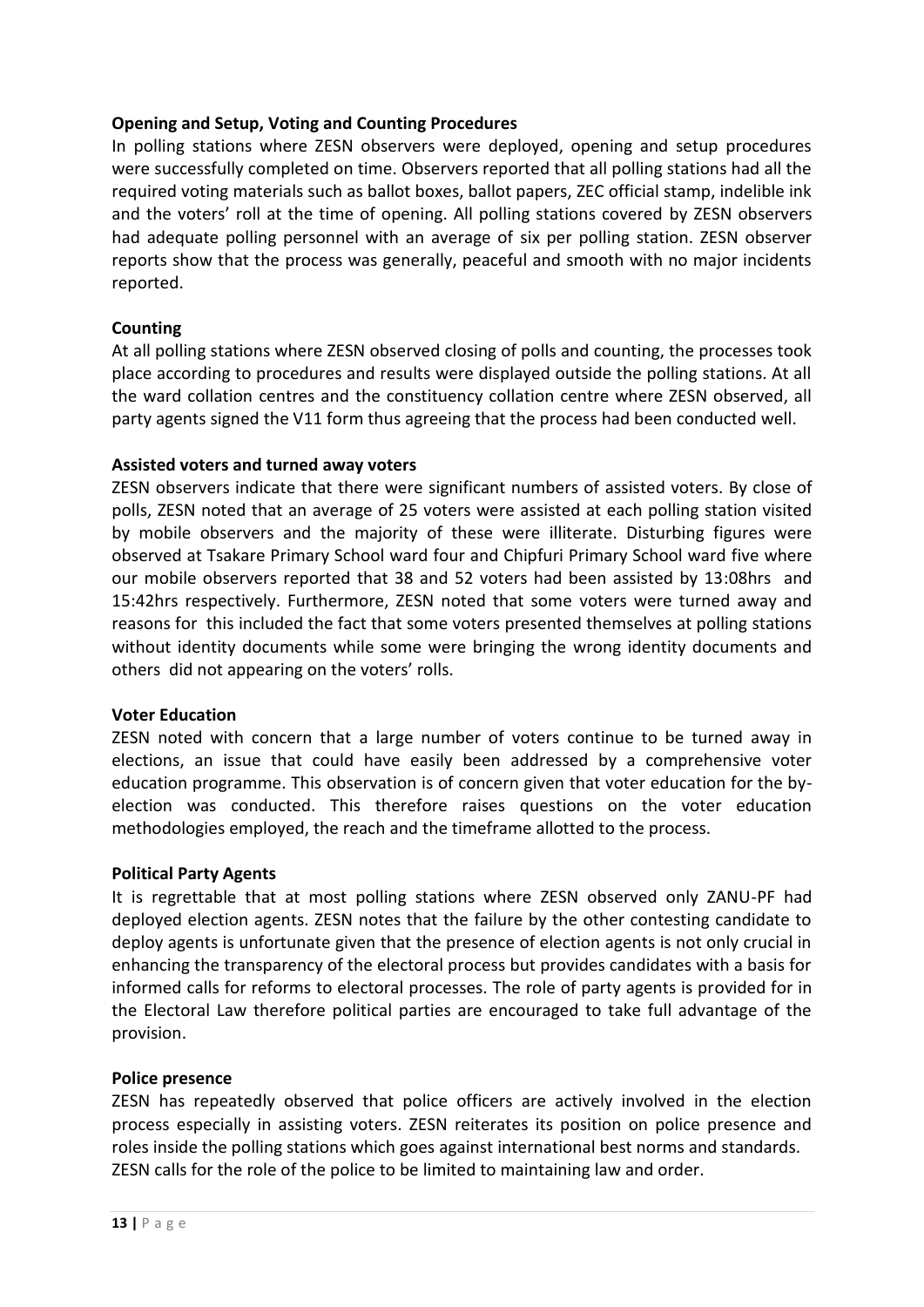#### **Data disaggregation**

ZESN continues to observe the compilation of disaggregated data by age and gender and commends ZEC for collecting such crucial data that can inform voter education programmes and other electoral processes.

#### **11. MUDZI WEST BY-ELECTION RESULTS**

9,837 107 112 0 **Figure 1: Mudzi West By-election results** 2,000 4,000 6,000 8,000 10,000 12,000 **Mudzi West By-election Results**

The graph below shows the results of the 2015 Mudzi West by-election.

#### **Comments:**

- ZANU-PF retained the Mudzi West Constituency Seat.
- The votes for the second winning candidate were less than the number of spoilt ballots.
- The By-election was poorly contested as the country's largest opposition party the MDC-T did not participate in this election. The MDC-T and its formations continue to boycott by-elections citing the need for electoral reforms.
- The ruling party ZANU-PF continues to enjoy overwhelming support in the Constituency as illustrated in figure two below. On the other hand a comparison of votes received by ZANU-PF candidates in the 2013 and 2015 National Assembly elections show a 31% decrease. Figure 2 below illustrates this. This decrease can largely be attributed to the fact that by-elections seem to generate less interest among the voting populace in comparison to general elections.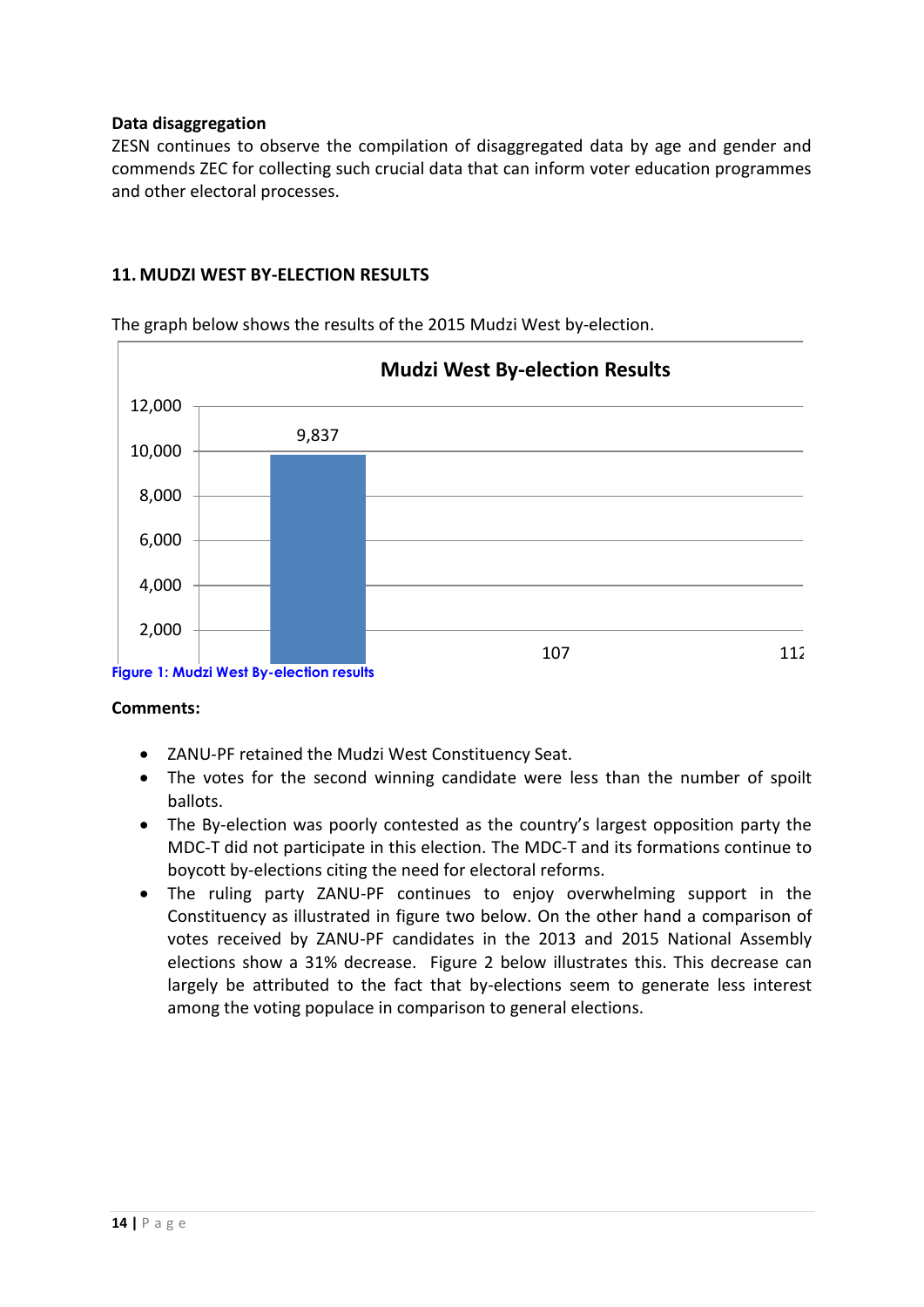

**Figure 2: 2013 Mudzi West National Assembly Results**

38% of the registered voters in Mudzi West turned up to vote on polling day, as illustrated in figure 3 below. Enhanced civic and voter education may help improve the level of interest in elections by different segments of voters. ZESN therefore urges ZEC to avail disaggregated statistics of voters as the statistics are of immense benefit to organisations that seek to contribute to the formulation of civic and voter education.

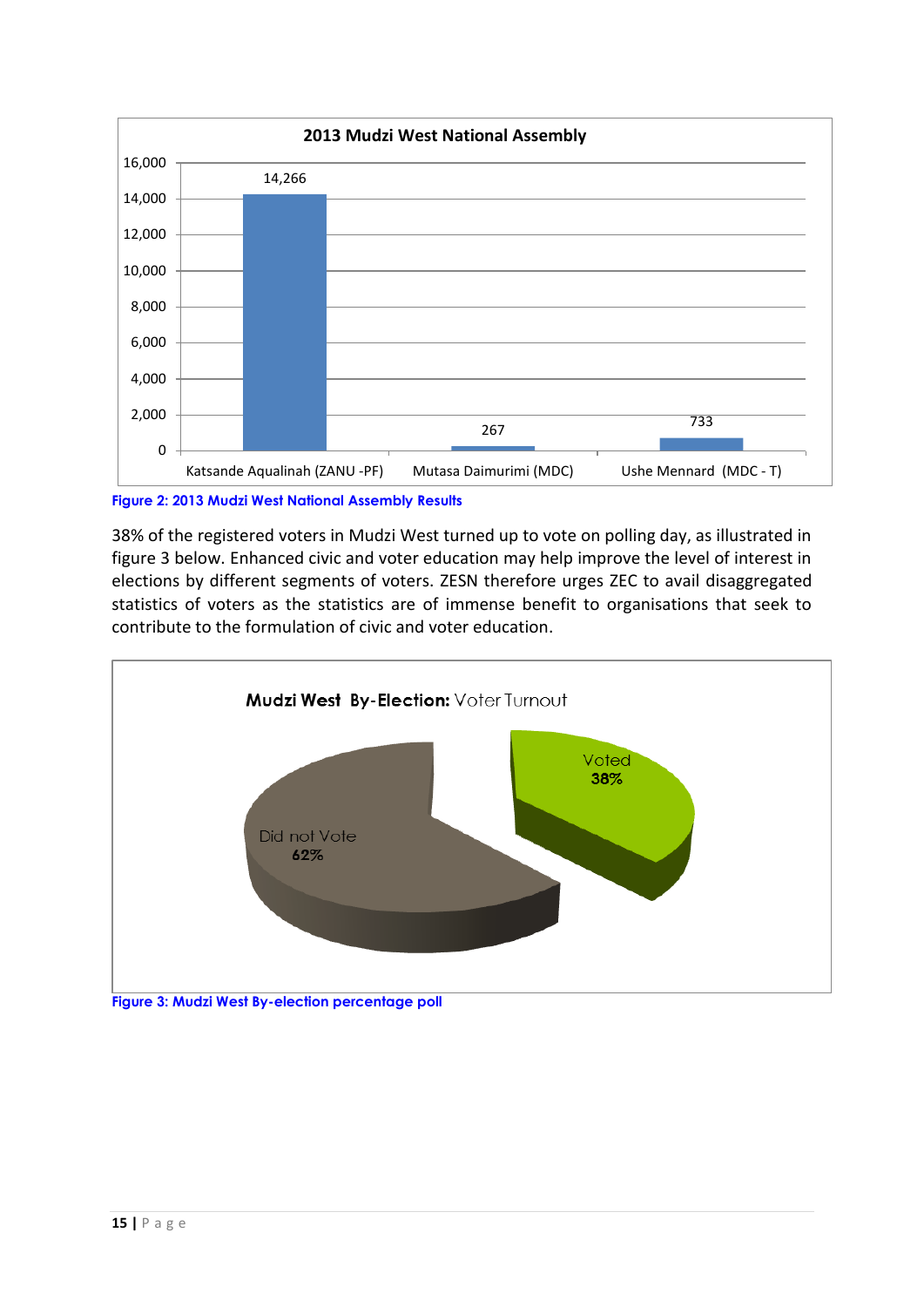#### **RECOMMENDATIONS**

ZESN makes the following recommendations in order to improve future electoral processes:

- i. The Executive should demonstrate political will to fully align electoral laws to the Constitution by supporting a comprehensive review of the electoral law. This will address existing gaps in voter education constraints, voter registration, electoral court shortcomings and the right to vote for all Zimbabweans. There is need for holistic, and comprehensive, electoral legislation rather than piecemeal reforms.
- ii. ZEC capacity and independence: Government needs to avail adequate resources for electoral processes so as to enable ZEC to prepare and carry its mandate effectively. There is also need to professionalise and capacitate ZEC Secretariat. ZEC should report directly to Parliament on its election management processes. The Electoral law should empower ZEC to make additional regulations that enhance election transparency without reference to or approval of the Minister of Justice, Legal and Parliamentary Affairs. In addition, there is need to regularise the potential conflict of interest that may arise if the Chairperson of ZEC remains the Secretary of the Judicial Services Commission.
- iii. There is need for effective stakeholder engagement on the voter registration methodology and resourcing of the process that ZEC will use for 2018 elections. There is also need for independent and ZEC sponsored audits of the voters' roll so as to determine the extent to which the current voters roll adhere to established principles.
- iv. There is need for ZEC to provide disaggregated statistics of the assisted voters. Such statistics will support the work of organisations advocating for the rights of the disabled and those seeking to support ZEC formulate more responsive and targeted voter education initiatives.
- v. Contesting political parties must ensure comprehensive deployment of political party agents to ensure informed advocacy interventions for electoral reforms.
- vi. There is need to revisit the issue of boundary delimitation as demographics have changed significantly since 2007 when the last delimitation exercise was conducted.

The recommendations above can only be fulfilled if and when there is adequate political will and commitment by the political actors in Government.

#### <span id="page-15-0"></span>**12. CONCLUSION**

ZESN continues to note the recurring gaps and inadequacies in the legal framework of elections. The Network therefore reiterates that electoral reforms still remain a priority in promoting credible elections. ZESN implores political parties, government and parliament to support efforts to speed up the harmonisation of the Electoral Laws to the Constitution and